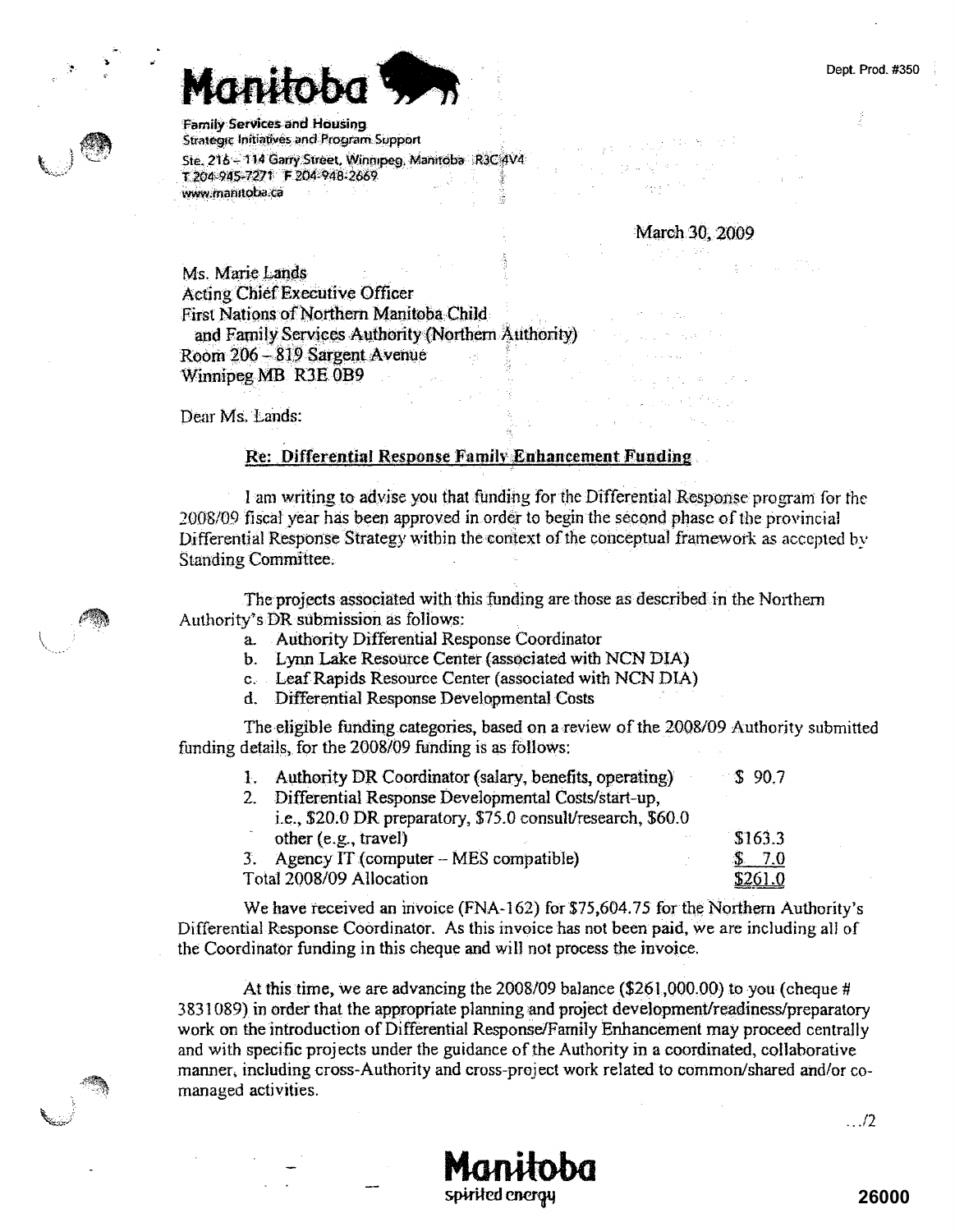Please submit a detailed spending plan for the 2008/09 funding provided herein by return, noting specific allocations for Authority*-led* and .individual *agency projects./activities*  and the associated purpose. Standard Financial (and Program) *Reporting* Requirements apply as well.

- 2 -

This funding, and any future funding, is being provided with the following key understandings:

> 1. All active *cases will be* entered *into;the provincial Child and Family Services*  Information System *(CFSIS) using' either the* Protection (PRT) or Prevention (DR-FE) service streams. This compliance is necessary in order to track all cases and do .'a thorough evaluation **to** meet the funding requirements: for full implementation of the province's Differential. Response Initiative and as preparation for roll-out planning.

> ?. As agreed by all *members* of Standing committee the standardized *risk*  assessment tool will be used in the initial assessment and *as* the basis for streaming of *all* new cases. Although it is understood that this risk assessment • tool will be evaluated during phase two, universal usage is necessary *to* provide *valid and* reliable *evaluation results. This* tool is available in CFSIS for use. as is .a distinct CFSIS DR-FE case category for cases streamed to DR\_ CFSIS training will be made available. Consideration should also be given to the universal use of the strength-based family assessment tool in the full roil-out of DR-FE.

3. DIA projects are to be coordinated under the guidance of Standing Committee.

- 4. Cross-Authority cooperation, collaboration and efficiencies will be maximized.
- 5. The evaluation component will start at the beginning of the 2009/10 year and each project will have an established logic model. Each project (at the Authority and Agency levels) will develop and submit detailed work and spending plans prior to initiation.
- 6. The Authority has an approach that includes documentation to assess agency readiness in order *for DR/FE to* be implemented.
- 7. Standards for the implementation of DR/FE are developed using the standards development protocol, prior to full provincial roll-out.
- 8. Ongoing Authority quality assurance frameworks need to include DR-FE.
- 9. Common criteria and a structured decision making process will be developed and used for decisions regarding ongoing support and closure for FE cases.

10. Each Authority's plan will require a training strategy.

If you have any questions or require clarification, please do not hesitate to contact Mr. Ben Van Haute, A/Executive Director, Strategic Initiatives and Program Support, at 945-8300.

.../3

Dept. Prod. #350